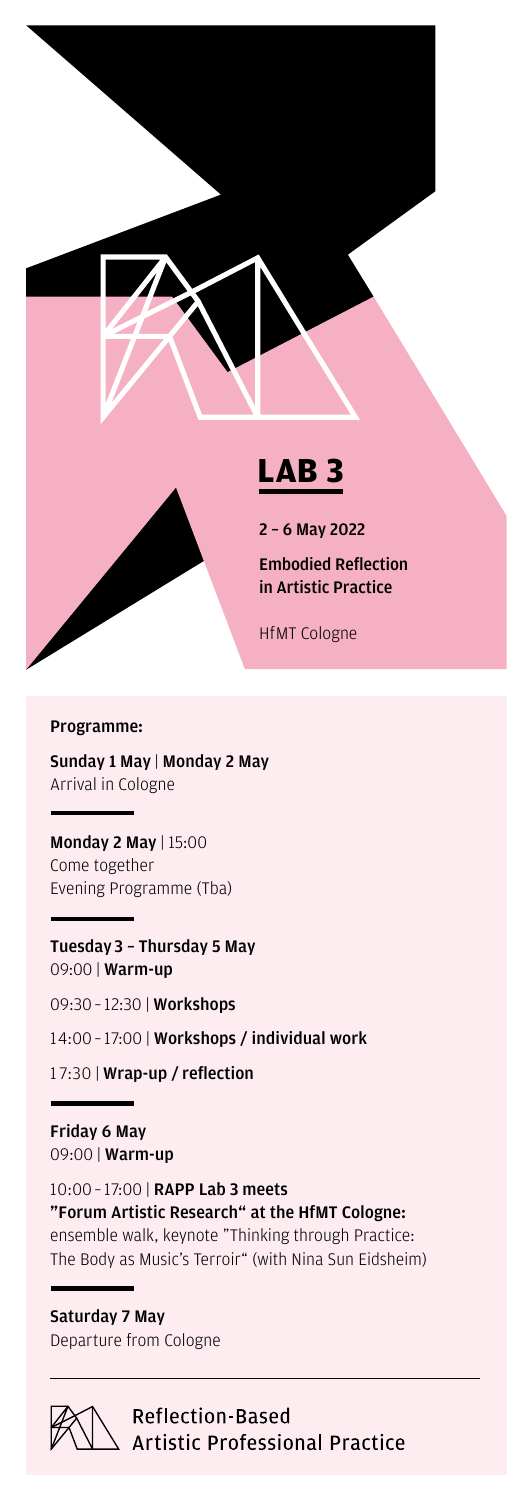

# What is this Lab about?

I perform, I resonate, I move, I reflect – the potential of this doing is entangled with (often inaudible) words, with tangible sounds, imaginations and bodily gestures.

The third RAPP Lab at the HfMT Cologne focusses on the tacit dimensions of the sensorial-emotional and social knowledge of and in artistic practice, research and education. In try-outs, in workshops, in interdisciplinary and dialogical sessions, in discussions.

In this variety of setups the Lab invites you to explore how we can approach, experience and analyse music and dance making from perspectives of embodied reflection. We would like to share and discuss methods and practices that may contribute to a deeper understanding of reflexivity in artistic doing as a holistic phenomenon that always departs from states of moving, hearing, sensing, mobilizing the known as well as the unknown. One of our guiding principles will be an attempt to avoid easy separations between sound, movement and language, intellect and body as much as possible – while being aware how deeply ingrained such binary structures' still are in Western economies of knowledge, art and education.

Based on the HfMT Colognes' specific profile in which music and dance programs work in practice and research side by side and in collaboration, the Cologne RAPP Lab is able to provide a diversity of frames to playfully experiment with how sound and movement open up research perspectives for one another. As practical analysis, simultaneously doing what we reflect on, inviting others to reflect on what we do. How can we re-work habitual techniques through each others methods? Or what does it mean to explore e.g. rituals like stepping on stage as mechanism that pose questions about non-binary takes on what has traditionally been addressed as the "mind-body-split"? Since there is no "pre-skill" in artistic actions just as little as reflecting on them happens "post-skill", we would like to dedicate the third RAPP Lab to the probing and exchange of methods in which the various dimensions of embodied reflexion in artistic practices in music and dance are encouraged and stimulated.

Teachers and artists from music and dance department of the HfMT Cologne will facilitate the sessions. As guest teachers **Nina Sun Eidsheim** (Voice Studies/Musicology, USA/Norway) and Lars Frers (Sociology of Space, Norway) will enrich the team with external perspectives.